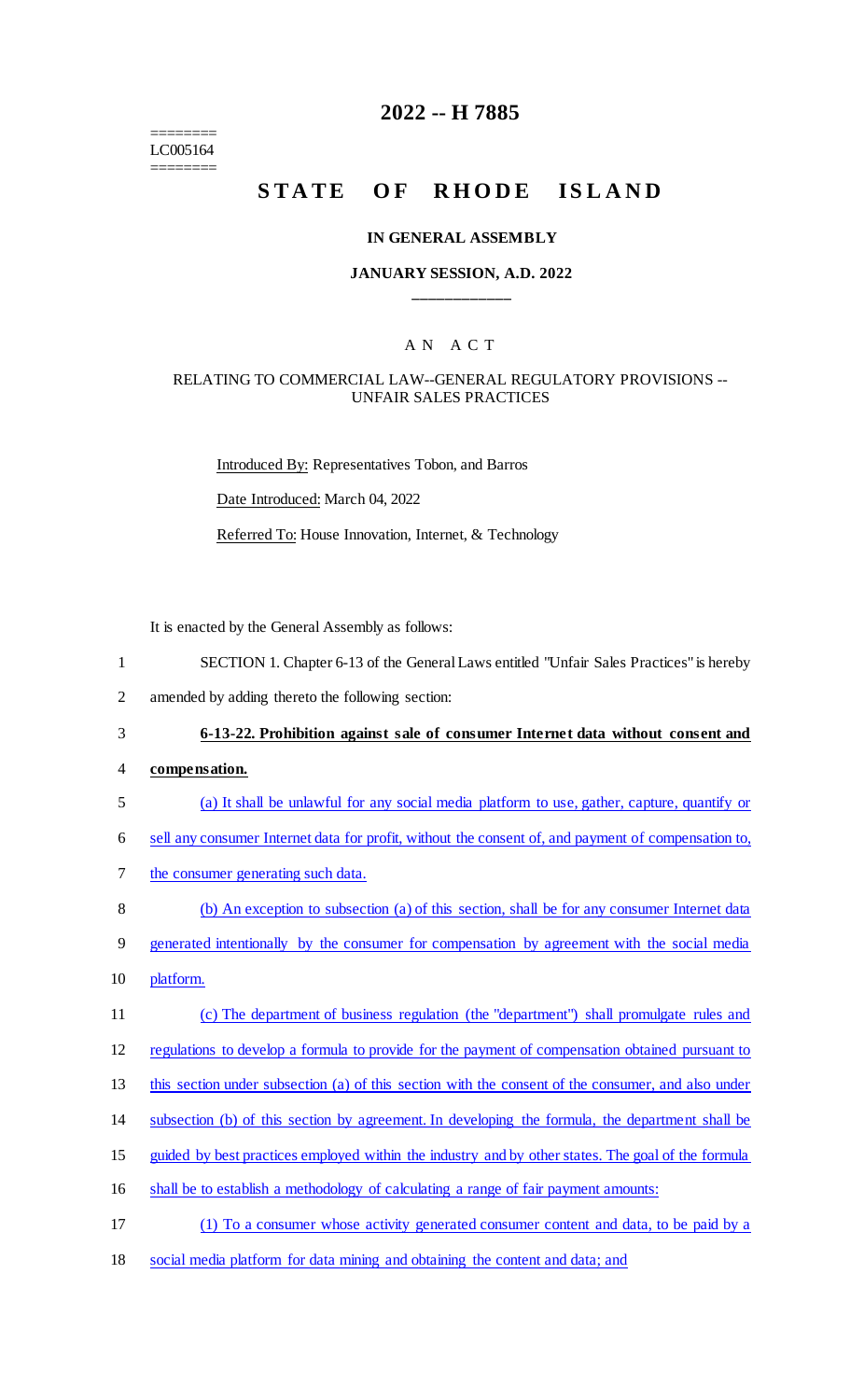(2) To a consumer based on the relationship between the user, content visited, time spent and the value it created; and (3) To the social media platform or data miner from the third-party purchaser who is paying the social media platform for the content and data. (d) The methodology developed by the department shall incorporate and consider: (1) The amount of time the consumer spent on or using the social media platform to generate consumer content and data; (2) The amount of time and the nature of the efforts required by the social media platform to gather and data mine the content and data; and (3) The amounts customarily paid in the field for such content and data by third-party purchasers. (4) The value of the contribution of each party and how that value is determined. (e) Once the rules and regulations provided for in this section take effect, the formula shall be applied to any consumer Internet content that is generated by the consumer while physically present in Rhode Island. SECTION 2. This act shall take effect upon passage.

======== LC005164 ========